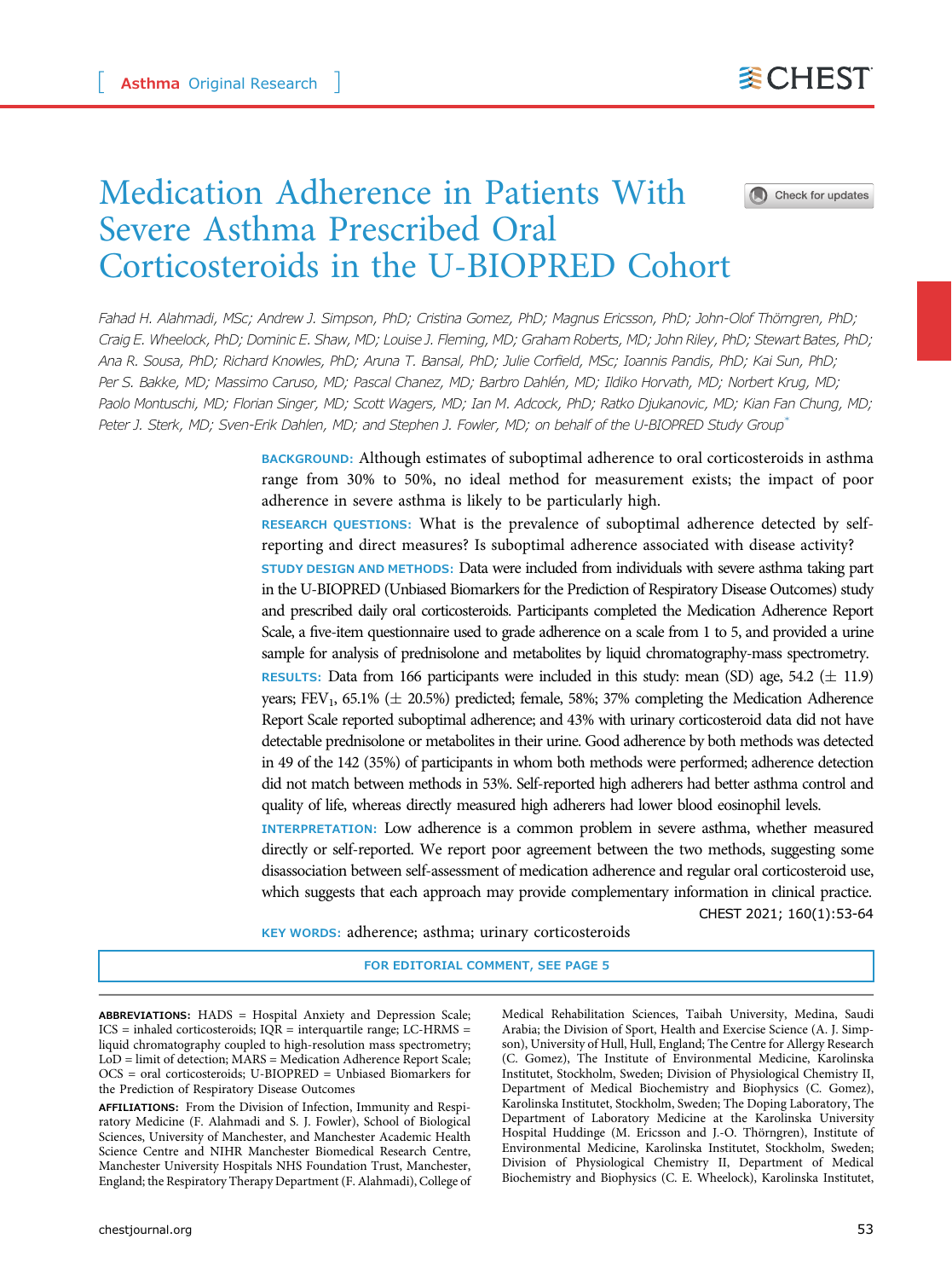## Take-home Points

Study Questions: What is the prevalence of suboptimal adherence in severe asthma detected using selfreporting and direct measures, and is suboptimal adherence associated with disease activity?

Results: Good adherence by both methods was detected in 35% of participants; self-reported high adherers had better asthma control and quality of life, whereas directly measured high adherers had lower blood eosinophil levels.

Interpretation: Poor adherence is common in severe asthma, and associated with worse outcomes.

Stockholm, Sweden; Department of Respiratory Medicine and Allergy (C. E. Wheelock), Karolinska University Hospital Solna, Stockholm, Sweden; the Respiratory Research Unit (D. E. Shaw), University of Nottingham, Nottingham, England; the National Heart and Lung Institute (L. J. Fleming, I. M. Adcock, and K. F. Chung), Imperial College London, London, England; the NIHR Southampton Respiratory Biomedical Research Unit (G. Roberts and R. Djukanovic), Clinical and Experimental Sciences and Human Development and Health, Southampton, England; the Respiratory Therapeutic Unit (J. Riley, S. Bates, and A. R. Sousa), GlaxoSmithKline, Stockley Park, London, England; Knowles Consulting (R. Knowles), Stevenage, England; Acclarogen Ltd (A. T. Bansal), St John's Innovation Centre, Cambridge, England; Areteva R&D (J. Corfield), Nottingham, England; the Data Science Institute (I. Pandis and K. Sun), South Kensington Campus, Imperial College London, London, England; the Department of Clinical Science (P. S. Bakke), University of Bergen, Bergen, Norway; the Department of Clinical and Experimental Medicine (M. Caruso), University of Catania, Catania, Italy; Assistance Publique-Hôpitaux de Marseille, Clinique des Bronches, de l'Allergie et du Sommeil CIC Nord (P. Chanez), Aix-Marseille Université, Marseille, France; Division of Respiratory Medicine and Allergy, Department of Medicine (B. Dahlén), Karolinska University Hospital Huddinge, Stockholm, Sweden; the Department of Pulmonology (I. Horvath), Semmelweis University, Budapest, Hungary; the Fraunhofer Institute for Toxicology and Experimental Medicine (N. Krug), Hannover, Germany; the Università Cattolica del Sacro Cuore (P. Montuschi), Milan, Italy; the Division of Respiratory Medicine (F. Singer), Department of Pediatrics, Inselspital University Hospital Bern, University of Bern, Switzerland; BioSci Consulting (S. Wagers), Maasmechelen, Belgium; the Department of Respiratory Medicine (P. J. Sterk), Amsterdam UMC, University of Amsterdam, Amsterdam, The Netherlands; and The Centre for Allergy Research (S.-E. Dahlen), The Institute of Environmental Medicine, Karolinska Institutet, Stockholm, Sweden.

Preliminary results from this study have been presented in abstract form [Alahmadi F, Simpson A, Gomez C, et al. Eur Respir J. 2018;52(suppl 62):PA3992].

<span id="page-1-0"></span>\*Collaborators from the U-BIOPRED Study Group are listed in the Acknowledgments.

FUNDING/SUPPORT: The research leading to these results has received support from the Innovative Medicines Initiative (IMI) Joint Undertaking, under grant agreement No. 115010, resources for which are composed of a financial contribution from the European Union's Seventh Framework Programme (FP7/2007-2013) and kind contributions from companies in the European Federation of Pharmaceutical Industries and Associations (EFPIA) [\(www.imi.europa.eu\)](http://www.imi.europa.eu).

CORRESPONDENCE TO: Stephen Fowler, MD; email: [stephen.fowler@](mailto:stephen.fowler@manchester.ac.uk) [manchester.ac.uk](mailto:stephen.fowler@manchester.ac.uk)

Crown Copyright © 2021 Published by Elsevier Inc. under license from the American College of Chest Physicians.

DOI: <https://doi.org/10.1016/j.chest.2021.02.023>

Severe asthma occurs when the disease is not controlled despite treatment with high-dose inhaled corticosteroids (ICS) plus second-line therapies, or when treatment with systemic corticosteroids is required to bring about control.<sup>[1](#page-10-0)</sup> It occurs in up to 10% of the asthma population, but contributes disproportionately to the burden of disease in terms of morbidity, exacerbation rate, quality of life, and health-care costs. $2,3$  $2,3$  The diagnosis of severe asthma is made on the presumption that the prescribed medication is taken, and decisions leading to treatment escalation are often made on the basis of presumed inadequate benefit; this despite evidence that suboptimal adherence is known to be common, although the estimated prevalence varies widely.<sup>4</sup> Low levels of adherence are associated with poor symptom control and lung function, increased exacerbation frequency, as well as high costs.<sup>[5-7](#page-10-4)</sup>

Adherence is defined by the World Health Organization as "the extent to which a person's behaviour...corresponds with agreed recommendations from a health care provider."<sup>[8](#page-10-5)</sup> Measuring adherence to medication in asthma is challenging. Prescription refill rates can be used to determine whether an appropriate number of inhalers has been collected, but do not indicate whether the medication has been taken, and are not available to treating physicians in many health-care systems.<sup>[9](#page-10-6)</sup> Measures of self-reported adherence, through questionnaires such as the Medication Adherence Report Scale (MARS), rely on accurate patient recall and reporting.<sup>[10](#page-10-7)</sup> Electronic inhaler monitoring devices are being developed and used in research<sup>[11](#page-10-8)</sup> (and becoming available for clinical use in some health-care systems), but few record inhalation as well as actuation.<sup>[12](#page-10-9)</sup> Direct measures of adherence, such as detection of drug in biological samples, are not widely available or validated, $13,14$  $13,14$ although recently Mansur and colleagues<sup>[15](#page-10-12)</sup> have shown the potential usefulness of serum prednisolone detection as a marker of adherence in severe asthma.

The Unbiased Biomarkers for the Prediction of Respiratory Disease Outcomes (U-BIOPRED) project, a collaboration between public and private sectors, aims to identify new phenotypes and targets in patients with severe asthma who are often prescribed systemic corticosteroids. $16$  During the baseline visit, we collected urine samples for measurement of corticosteroids and metabolites, and also asked participants to fill out the MARS adherence questionnaire. In the present study we aimed to investigate the following: (1) the prevalence of poor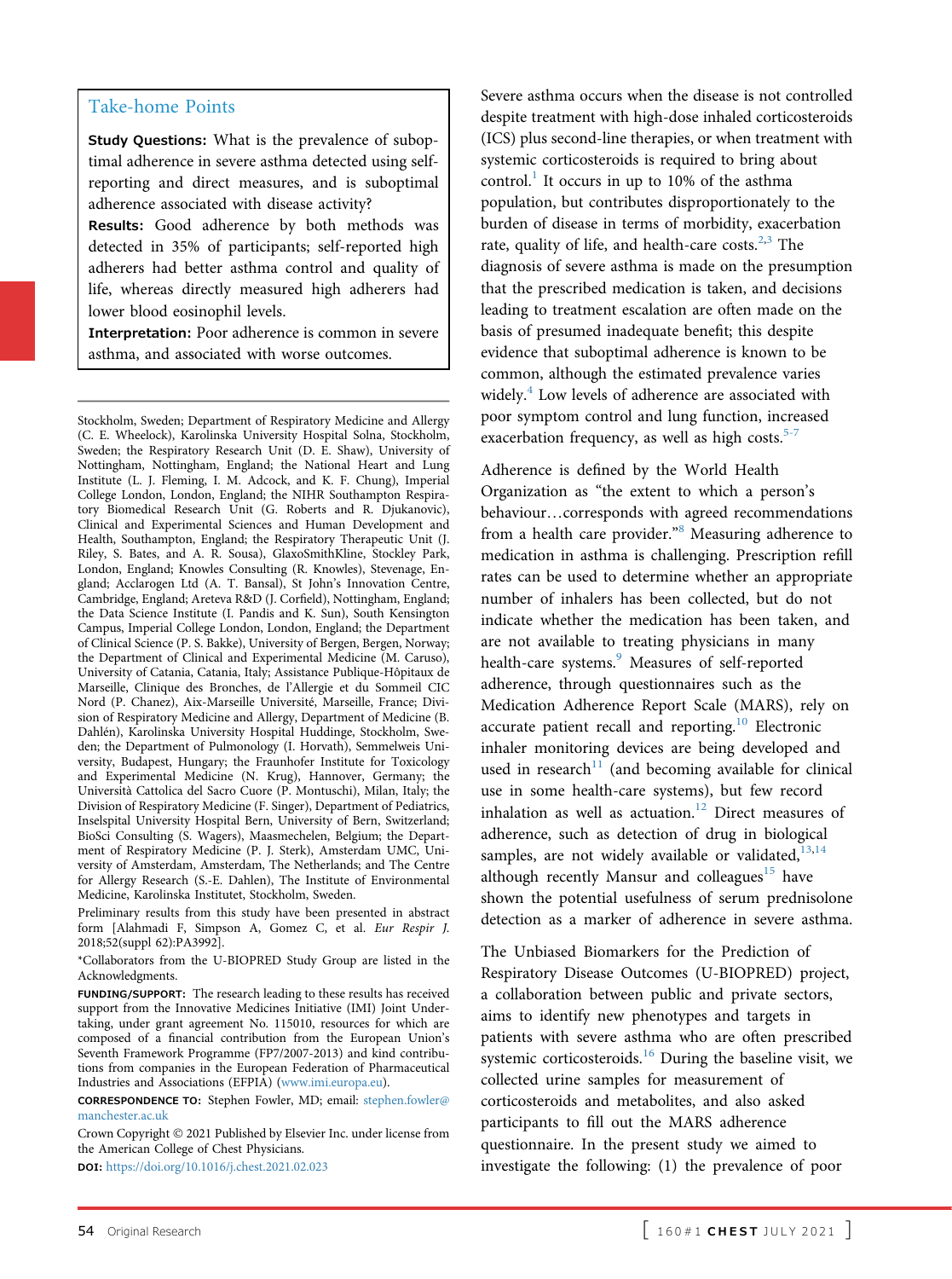adherence in adult participants prescribed daily oral corticosteroids by each of these methods; (2) the performance of the MARS questionnaire in predicting

Study Design and Methods

#### Study Design and Participants

This study used cross-sectional data from the U-BIOPRED cohort.<sup>16</sup> We included adults with severe asthma participating in the baseline visit of the study, who were currently prescribed daily oral corticosteroids. Severe asthma was defined in patients with uncontrolled symptoms and/or frequent exacerbations despite highintensity asthma treatment (fluticasone  $\geq$  1,000  $\mu$ g/d or equivalent).<sup>[17](#page-10-14)</sup> The inclusion criteria stated that adherence should be assessed before inclusion in the study, but there was no explicit requirement to exclude patients who were poorly adherent. Patients were not asked to withhold prednisolone and were not told that it specifically would be measured. As it is usual practice to instruct patients to take prednisolone in the morning, we would expect samples to have been taken within 8 to 10 h of dosing.

The Asthma Control Questionnaire, Asthma Quality of Life Questionnaire, and Hospital Anxiety and Depression Scale (HADS) were administered, and participants underwent spirometric measurements and fractional exhaled nitric oxide testing at 50 mL/s. Sputum was induced with hypertonic saline inhaled via ultrasonic nebulizer and analyzed by a standard protocol to measure the differential cell count.<sup>18</sup> Venous blood samples were analyzed to determine the differential WBC count.

#### Adherence Measurements

In the MARS questionnaire, five items assess how participants use their medicines, which includes unintentional and intentional behaviors: (1) "I forget to take them"; (2) "I alter the dose"; (3) "I stop taking them for a while"; (4) "I decide to miss out a dose"; and (5) "I take less than instructed." Each item was answered using a five-point response scale, ranging from very often (1 point) to never (5 points). The sum was calculated for each participant, ranging from 5 to 25. If the total MARS score was less than 23, the participant was considered nonadherent.[19](#page-10-16) It is important to note that MARS is nonspecific for particular medications.

Urine samples were collected the same day the MARS questionnaire was completed, and analyzed for prednisolone, prednisone, and their metabolites, and for cortisol, by liquid chromatography-mass spectrometry.

## Results

## Participant Characteristics

A total of 166 participants currently prescribed daily oral corticosteroids were included in this cohort study [\(Fig 1](#page-3-0)). The median (interquartile range [IQR]) daily dose of oral corticosteroids was 10.0 (7.5-20.0) mg. Demographic details are shown in [Table 1.](#page-3-1) In summary, this cohort contained a majority of female patients, with clinically significant airflow obstruction (mean  $FEV<sub>1</sub>/FVC$  ratio, 61%), a high BMI, and a heterogeneous smoking history. adherence relative to urinary corticosteroid detection; and (3) the clinical characteristics of adherent and nonadherent participants identified by each method.

#### Chromatographic Analysis

Samples were prepared and corticosteroid levels were determined on a robotic liquid-handling platform (Microlab STAR; Hamilton). Corticosteroids were analyzed from a sample preparation, using a 1 mL aliquot of urine fortified with internal standards, and subsequently hydrolyzed with β-glucuronidase (Escherichia coli). Purification was performed by mixed-mode solid-phase extraction in a 96-well plate format. Analysis of the extract was performed by reversed-phase liquid chromatography coupled to high-resolution mass spectrometry (LC-HRMS) (Q-Exactive; Thermo Scientific Inc). Acquisition of raw LC-HRMS data was performed in full scan mode at a resolution of 35,000 with polarity switching[.20](#page-10-17) The limit of detection (LoD) for all these compounds (prednisolone, prednisone, methylprednisolone, 16a-OH-prednisolone, 20β-dihydro-prednisolone, and cortisol) was 1 ng/ mL. At this LoD prednisolone and its major metabolites would be detectable for more than 24 h after a 10-mg oral dose.<sup>21</sup>

#### Statistical Analysis

The data sets for this analysis were downloaded from tranSMART, an open-source knowledge management platform,<sup>22</sup> in November 2018. The prevalence of nonadherence by each method (MARS and urinary detection) was assessed using the cutoffs specified, that is, classed as "self-reported nonadherent" if MARS < 23, and "objective nonadherent" if no exogenous steroids or metabolites were detected, and reported with 95% CIs (normal approximation method). Differences in clinical variables between adherent and nonadherent groups (including Asthma Control Questionnaire, FEV<sub>1</sub>, HADS, fractional exhaled nitric oxide, and blood biomarkers) were investigated using parametric  $t$  tests if normally distributed, Mann-Whitney U tests if nonparametric, or  $\chi^2$  tests if categorical. To assess the agreement between the MARS questionnaire and urinary corticosteroid detection, the Cohen k test was used, and the performance characteristics of MARS in predictive adherence by urinary steroid detection were reported (sensitivity, specificity, positive and negative predictive values) with 95% CI. Correlation between oral prednisolone dose and urinary levels was investigated, using the Spearman rank correlation coefficient. All statistical analyses were performed with SPSS for the Mac, version 22 (IBM). A P value less than .05 was considered significant. The performance characteristics of MARS (cutoff less than 23 of 25, indicating nonadherence) in predicting undetected urinary corticosteroids were calculated.

## Self-Reported Adherence Measured by MARS Questionnaire

Complete MARS data were available from 147 participants, of whom 54 (37%) were classed as having poor self-reported adherence (median score, 20; IQR, 19-22), giving an estimated prevalence of 37% (95% CI, 30%-44%). The prescribed dose of prednisolone was not different between individuals who were classed as having good or poor adherence [\(Table 2\)](#page-4-0). Likewise, no differences were observed in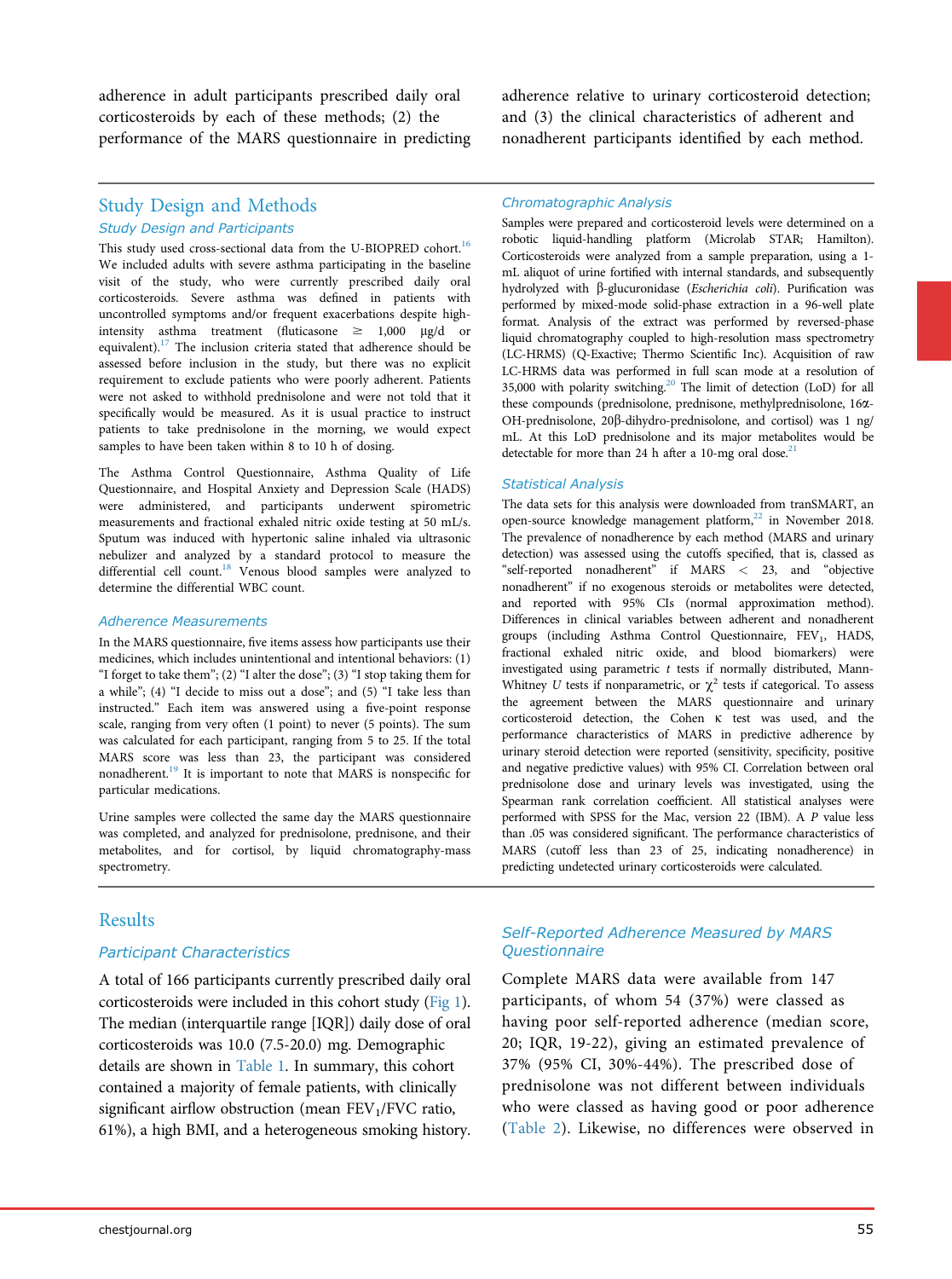<span id="page-3-0"></span>

Figure  $1$  – Study CONSORT diagram. CONSORT = Consolidated Standards of Reporting Trials; MARS = Medication Adherence Report Scale; OCS = oral corticosteroids.

the urinary prednisolone level between groups, nor in the frequency of absence of detectable urinary cortisol. The poorly adherent group had statistically

| Characteristic                          | Participants Using Oral<br>Corticosteroids                            |  |  |
|-----------------------------------------|-----------------------------------------------------------------------|--|--|
| Subjects, No.                           | 166                                                                   |  |  |
| Daily prednisolone dose, mg             | 10.0 (7.5-20.0)                                                       |  |  |
| Patients, female                        | 96 (58)                                                               |  |  |
| Age, y                                  | $54.2 + 11.9$                                                         |  |  |
| BMI, $\text{kg/m}^2$                    | $30.1 + 6.5$                                                          |  |  |
| $FEV1$ % pred (pre-BD)                  | $65.1 \pm 20.5$                                                       |  |  |
| FVC % pred (pre-BD)                     | $86.5 + 18.9$                                                         |  |  |
| $FEV1/FVC$ % (pre-BD)                   | $61.3 + 13.1$                                                         |  |  |
| Exacerbations over the<br>previous year | $3(2-5)$                                                              |  |  |
| Smoking status                          | 105 (63): nonsmokers<br>54 (32): ex-smokers<br>7 (4): current smokers |  |  |
| Smoking history, pack-years             | 12.7 (4.8-22.5)                                                       |  |  |
| Intubation ever                         | 15 (9)                                                                |  |  |
| ICU admission over the<br>previous year | 8(5)                                                                  |  |  |

<span id="page-3-1"></span>TABLE 1 | Participant Characteristics

Data are expressed as mean  $\pm$  SD, median (interquartile range), or No. (%).  $BD =$  bronchodilator.

and clinically significant worse asthma control and quality of life than the group with good adherence. Although there were no differences in lung function or inflammatory biomarkers between groups, there were high levels of airflow obstruction and inflammatory biomarkers across both adherence categories.

# Objective Adherence Measured by Urinary Corticosteroid Detection

Urinary corticosteroids and metabolite data were available for 160 participants, of whom 69 did not have detectable levels in their urine, despite the prescribed daily dose of prednisolone or prednisone being similar to those with detectable levels ([Table 2](#page-4-0)). The estimated prevalence of nonadherence by urinary steroid detection was 43% (95% CI, 36%- 50%). Other prednisolone metabolites (methylprednisolone, 16a-OH-prednisolone, and 20b-dihydro-prednisolone) were detected in 11 of the 91 who had corticosteroids detected. Almost all (89%) of the patients with detectable urinary corticosteroid metabolites had undetectable urinary cortisol, compared with about one-half (51%) of those with undetectable metabolites ( $\chi^2$ ,  $P \leq .05$ ). There were no differences in asthma control, quality of life, exacerbation frequency, or in any of the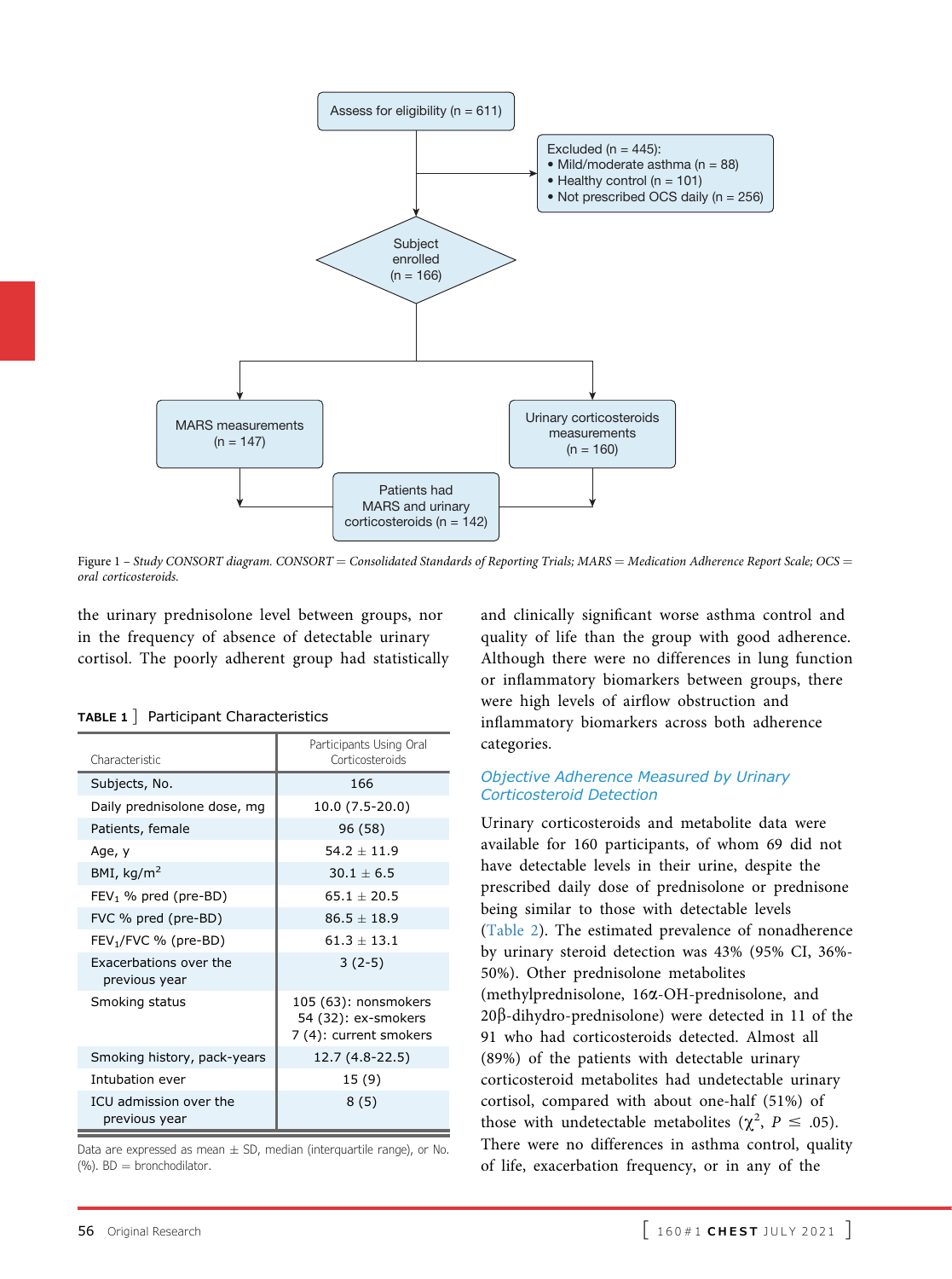|                                                          | <b>MARS</b><br>$(n = 147)$      |                                 | Urinary Metabolites<br>$(n = 160)$ |                                |                                |                             |
|----------------------------------------------------------|---------------------------------|---------------------------------|------------------------------------|--------------------------------|--------------------------------|-----------------------------|
| Characteristic                                           | Adherent                        | Nonadherent                     | Significance<br>$(P$ Value)        | Adherent                       | Nonadherent                    | Significance<br>$(P$ Value) |
| Demographics                                             |                                 |                                 |                                    |                                |                                |                             |
| Subjects, No.                                            | 93 (63%)                        | 54 (37%)                        | $\ldots$                           | 91 (57%)                       | 69 (43%)                       | $\cdots$                    |
| Daily prednisolone<br>dose, mg                           | $10.0(7.5-15)$<br>$(n = 82)$    | $10.0 (8.7 - 20)$<br>$(n = 45)$ | .846                               | $10.0(7.5-18.7)$<br>$(n = 81)$ | 10.0 (7.5-20)<br>$(n = 59)$    | .940                        |
| Females, No. (%)                                         | 53 (57%)                        | 31 (57%)                        | .938                               | 49 (54%)                       | 44 (63%)                       | .208                        |
| Age, y                                                   | $55.1 \pm 11.9$                 | $51.8 \pm 11.9$                 | .198                               | $54.0 \pm 12.7$                | $54.8 \pm 11.0$                | .667                        |
| BMI, $kg/m2$                                             | $30.5 \pm 7.1$                  | $29.4 \pm 5.7$                  | .336                               | $30.0 \pm 6.5$                 | $29.9 \pm 6.7$                 | .965                        |
| Asthma control,<br>quality of life,<br>and exacerbations |                                 |                                 |                                    |                                |                                |                             |
| ACQ-average                                              | $2.6 \pm 1.4$<br>$(n = 89)$     | $3.1 \pm 1.2$<br>$(n = 51)$     | .015                               | $2.7 \pm 1.3$<br>$(n = 81)$    | $2.9 \pm 1.4$<br>$(n = 59)$    | .291                        |
| <b>AQLQ</b>                                              | $4.7 \pm 1.2$<br>$(n = 89)$     | $4.2 \pm 1.3$<br>$(n = 53)$     | .020                               | $4.7 + 1.2$<br>$(n = 82)$      | $4.4 \pm 1.2$<br>$(n = 60)$    | .193                        |
| Exacerbations<br>over<br>the previous<br>year, No.       | $3.0(2.0-4.0)$<br>$(n = 80)$    | $3.0(2.0-6.0)$<br>$(n = 42)$    | .085                               | $3.0(2.0-5.0)$<br>$(n = 74)$   | $3.0(1.7-4.2)$<br>$(n = 62)$   | .449                        |
| <b>Hospital Anxiety</b><br>and Depression<br>Score       |                                 |                                 |                                    |                                |                                |                             |
| Total                                                    | $12.4 \pm 8.8$<br>$(n = 93)$    | $14.0 \pm 8.3$<br>$(n = 52)$    | .306                               | $12.9 \pm 9.2$<br>$(n = 89)$   | $12.0 \pm 7.5$<br>$(n = 67)$   | .529                        |
| Anxiety                                                  | $6.9 \pm 4.9$<br>$(n = 93)$     | $7.8 \pm 4.7$<br>$(n = 52)$     | .302                               | $7.2 \pm 5.1$<br>$(n = 89)$    | $6.6 \pm 4.2$<br>$(n = 67)$    | .454                        |
| Depression                                               | $5.5 \pm 4.4$<br>$(n = 93)$     | $6.2 \pm 4.4$<br>$(n = 52)$     | .383                               | $5.7 \pm 4.6$<br>$(n = 89)$    | $5.4 \pm 4.1$<br>$(n = 67)$    | .702                        |
| Lung function                                            |                                 |                                 |                                    |                                |                                |                             |
| $FEV1$ % pred                                            | $66.0 \pm 21.4$<br>$(n = 92)$   | $62.0 \pm 20.1$<br>$(n = 53)$   | .264                               | $66.6 \pm 21.4$<br>$(n = 89)$  | $62.7 \pm 19$<br>$(n = 68)$    | .239                        |
| FVC % pred                                               | $87.9 \pm 20$<br>$(n = 92)$     | $83.5 \pm 18.7$<br>$(n = 53)$   | .195                               | $87.7 \pm 18.8$<br>$(n = 89)$  | $85.3 \pm 19.8$<br>$(n = 68)$  | .454                        |
| FEV <sub>1</sub> /FVC                                    | $60.6 \pm 12.9$                 | $61.1 \pm 13.9$                 | .819                               | $62.0 \pm 13.7$                | $59.8 \pm 11.9$                | .328                        |
| Biomarkers                                               |                                 |                                 |                                    |                                |                                |                             |
| FENO                                                     | 33 (22.0-53.0)<br>$(n = 83)$    | 28 (15.7-72.5)<br>$(n = 51)$    | .924                               | 33 (18.6-53.0)<br>$(n = 80)$   | 29 (19.5-77.0)<br>$(n = 65)$   | .177                        |
| Sputum<br>eosinophils, %                                 | $3.5(1.0-18.9)$<br>$(n = 40)$   | $5.0(0.2-19.7)$<br>$(n = 24)$   | .720                               | $5.2(0.8-15.9)$<br>$(n = 42)$  | $5.0(1.9-31.5)$<br>$(n = 32)$  | .261                        |
| Sputum<br>neutrophils, %                                 | 66.5 (44.1-86.7)<br>$(n = 40)$  | 63.9 (30.3-93.6)<br>$(n = 24)$  | .650                               | 69.5 (47.9-86.3)<br>$(n = 44)$ | 44.6 (27.2-71.8)<br>$(n = 33)$ | .011                        |
| Blood eosinophils,<br>$\times 10^3/\mu L$                | $0.19(0.1.0-0.4)$<br>$(n = 93)$ | $0.17(0.1.0-0.4)$<br>$(n = 51)$ | .649                               | $0.1(0.04-0.3)$<br>$(n = 90)$  | $0.30(0.1-0.5)$<br>$(n = 66)$  | .001                        |
| Blood neutrophils,<br>$\times 10^3/\mu L$                | $7.1(4.9-8.7)$<br>$(n = 93)$    | $6.60(4.0-8.4)$<br>$(n = 51)$   | .539                               | $7.4(5.6-9.2)$<br>$(n = 90)$   | $5.30(3.8-7.4)$<br>$(n = 66)$  | .001                        |

# <span id="page-4-0"></span>TABLE 2 ] Characteristics of Adherent and Nonadherent Participants Assessed Using Medication Adherence Rating Scale or Objective Urinary Corticosteroid Metabolites

(Continued)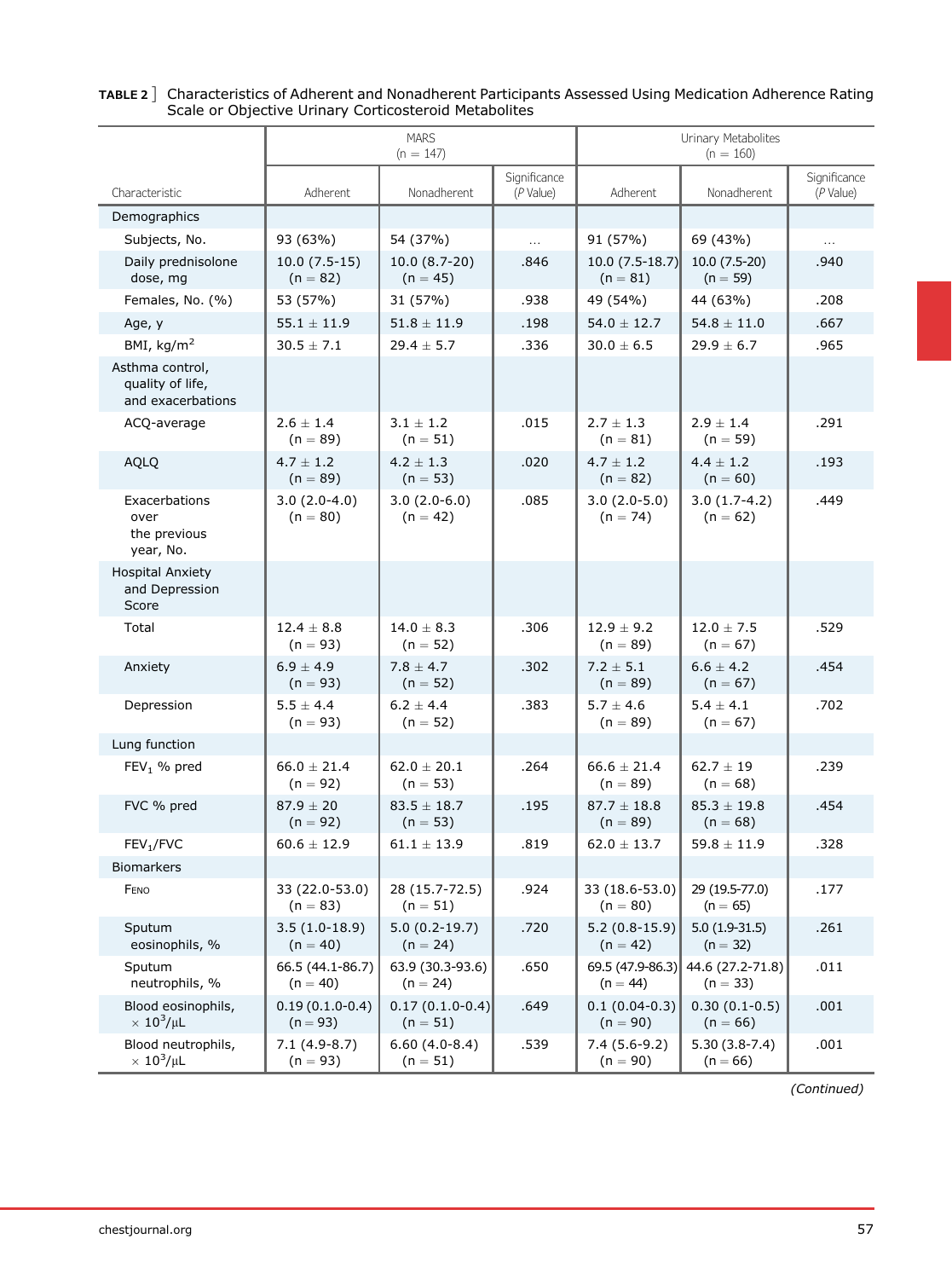|                                         | <b>MARS</b><br>$(n = 147)$                     |                                                | Urinary Metabolites<br>$(n = 160)$ |                                                 |             |                           |
|-----------------------------------------|------------------------------------------------|------------------------------------------------|------------------------------------|-------------------------------------------------|-------------|---------------------------|
| Characteristic                          | Adherent                                       | Nonadherent                                    | Significance<br>(P Value)          | Adherent                                        | Nonadherent | Significance<br>(P Value) |
| Urinary prednisolone,<br>nq/mL          | 1,579.7<br>$(866.6 -$<br>4,458.9<br>$(n = 43)$ | 1,561.1<br>$(587.6 -$<br>2,834.9<br>$(n = 30)$ | .466                               | 1,577.1<br>$(690.7 -$<br>3,064.7)<br>$(n = 79)$ | <b>NA</b>   | <b>NA</b>                 |
| Detectable urinary<br>cortisol, No. (%) | 26 (28%)                                       | 13 (24%)                                       | .617                               | 10 (11%)                                        | 34 (49%)    | <.001                     |

Data are expressed as mean ± SD, median (interquartile range), or No. (%); between-group comparisons were made using parametric t tests if normally distributed, Mann-Whitney U tests if nonparametric, or  $\chi^2$  tests if categorical. ACQ = Asthma Control Questionnaire; AQLQ = Asthma Quality of Life Questionnaire; FENO = fractional exhaled nitric oxide; MARS = Medication Adherence Rating Scale; NA = not applicable.

HADS domains, between individuals with detectable urinary corticosteroid levels and the individuals with undetectable levels. Lung function parameters were similar between groups. There were differences in inflammatory biomarkers between groups, with sputum neutrophils (percentages) and blood neutrophils (counts) significantly higher, and blood eosinophils (counts) significantly lower in patients with detectable urinary corticosteroid metabolites. Of note, even in those with detectable urinary corticosteroid metabolites, the median (IQR) sputum eosinophils were still well above the normal range at 5.2% (0.8%-15.9%).

A daily prednisolone dose of at least 10 mg was prescribed in 100 participants, of whom 40% ( $n = 40$ ) had undetectable corticosteroids in urine, compared with 43% ( $n = 19$ ) of the 44 patients prescribed less than 10 mg ( $\chi^2$ , *P* = .744). Moreover, no correlation was observed between the daily dose of prednisolone and the quantity of prednisolone in urine (Spearman  $r = 0.095$ ,  $P = .264$ ).

There was no difference in adherence measured by either MARS (Mann-Whitney  $U, P = .582$ ) or steroid levels ( $P = .723$ ) between nonsmokers and ex/current smokers.

## Agreement Between Methods for Classifying Adherence

One hundred and forty-two participants had urinary corticosteroid metabolites analyzed and completed the MARS questionnaire ([Table 3](#page-5-0)). The sensitivity and specificity of MARS to predict urinary corticosteroid detection were 59% (95% CI, 49%-66%) and 31% (95% CI, 20%-44%), respectively. The associated positive and negative predictive values were 54% (95% CI, 43%-64%) and 34% (95% CI, 22%-49%), respectively. There was poor agreement between the methods for determining medication adherence (k test,  $-0.106$ ; 95% CI,  $-0.266$  to 0.054;  $P = .268$ ).

# Discussion

Poor adherence to oral corticosteroids is a major contributory factor to poor symptom control and hospitalizations<sup>5[,23](#page-10-20)</sup>; poor adherence to ICS has been linked to death from asthma. $^{24}$  Despite recommendations that medication adherence should be routinely checked in primary care, $^{25}$  the optimal method to assess adherence is

<span id="page-5-0"></span>

| TABLE 3   Agreement Between MARS and Urinary Corticosteroid Detection for Classifying Adherence |  |  |  |
|-------------------------------------------------------------------------------------------------|--|--|--|
|                                                                                                 |  |  |  |

|                             | Urinary Prednisolone Metabolites |              |          |
|-----------------------------|----------------------------------|--------------|----------|
| <b>MARS</b>                 | Detectable                       | Undetectable | Total    |
| Good adherence ( $\geq$ 23) | 49 (35%)                         | 41 (28%)     | 90(63%)  |
| Poor adherence $(< 23)$     | 34 (23%)                         | 18 (13%)     | 58 (37%) |
| Total                       | 83 (58%)                         | 59 (42%)     | 142      |

MARS = Medication Adherence Report Scale (rating score).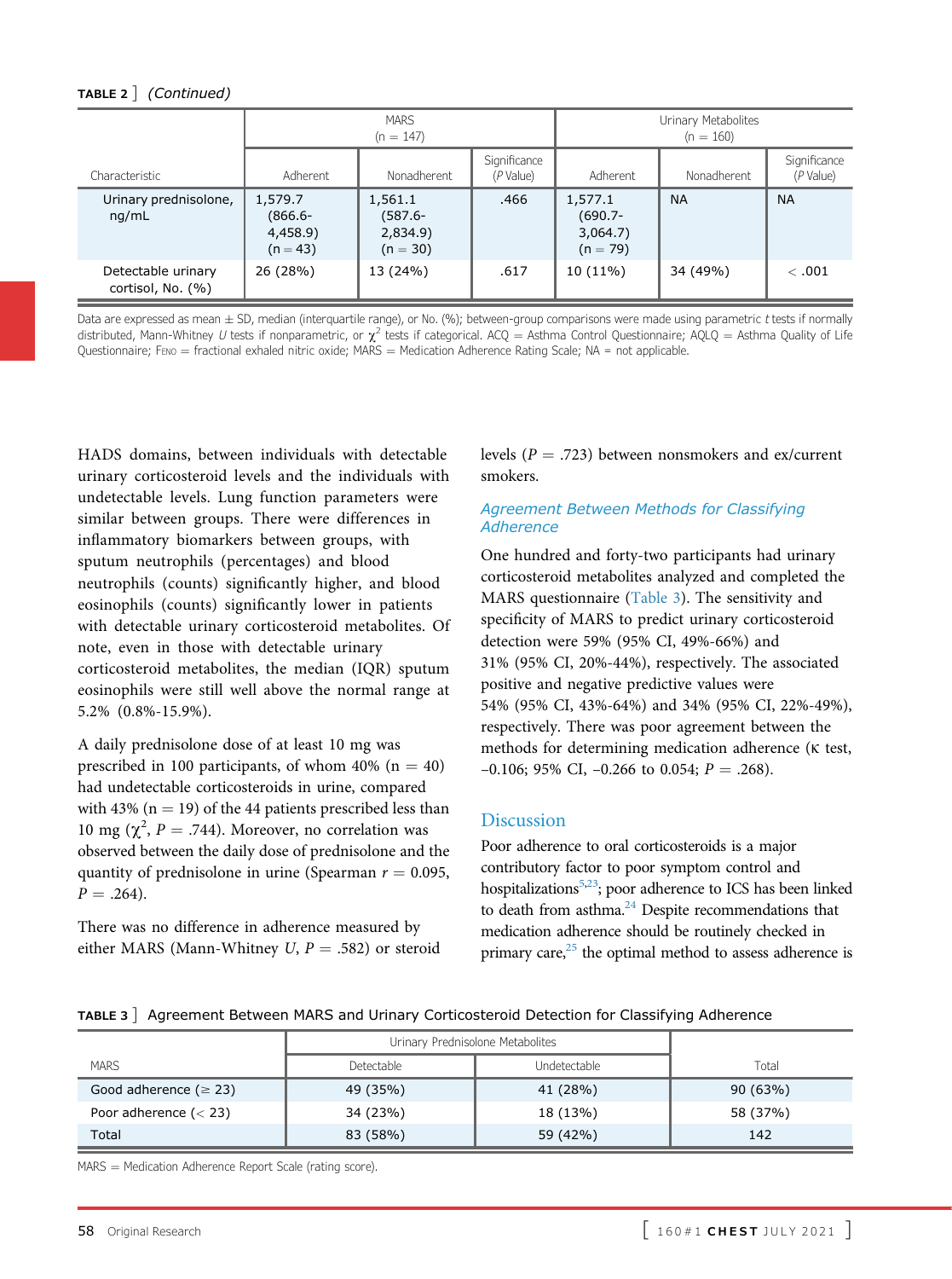not clear. This is the first study to objectively determine adherence by direct measurement of urinary corticosteroid metabolites, and to compare this with self-reported adherence using the MARS questionnaire, in individuals with severe asthma prescribed daily oral corticosteroids. Our data suggest that MARS overestimates adherence to oral corticosteroids, considering urine corticosteroid metabolites as the "gold standard" comparator. We identified poor adherence in approximately 40% of individuals, using each method. Interestingly, however, the methods showed poor agreement, and the low adherers, identified via each method, were different in about onehalf of all cases. Patients self-assessed as having poor adherence had worse asthma control and quality of life compared with self-reported good adherers, whereas objectively determined poor adherers do not appear to have more severe/uncontrolled disease. Importantly, patients with good adherence, assessed via either method, still displayed significant disease burden and raised inflammatory biomarkers, consistent with severe refractory asthma. Although the optimal method to assess medication adherence remains open to debate, we found that medication adherence remains suboptimal in a large number of patients with severe asthma, which should be considered by prescribers and discussed with patients during asthma reviews, particularly before the initiation of novel and expensive therapies such as biological therapies or bronchial thermoplasty.<sup>13[,26](#page-11-1)</sup>

Identification of suboptimal medication adherence occurred despite application of the U-BIOPRED definition of severe asthma, recommending the exclusion of other, recognizable reasons for having "difficult" asthma such as clinical evidence of poor adherence.<sup>[17](#page-10-14)</sup> Using the self-reported MARS questionnaire to determine adherence, 37% of the population had poor medication adherence. Previously, poor self-reported medication adherence, using the MARS questionnaire, had been observed in 69% of inner city adults with asthma<sup>[27](#page-11-2)</sup> and 27% of children with persistent asthma.[28](#page-11-3) Given the plethora of factors that may affect medication adherence (patient characteristics such as age, sex, socioeconomic level and ethnicity, social support, patient knowledge, psychological state, and patient's willingness to participate in selfmanagement<sup>29</sup>), the divergence in adherence in our cohort of patients with severe asthma is no great surprise.

Adherence rates were similar when assessed by the selfreported MARS questionnaire and by urinary prednisolone detection. Importantly, however, the "poor adherers" were different in about one-half of cases. Our results highlight that the sensitivity and specificity for good adherence on the MARS questionnaire to identify individuals with detectable urinary prednisolone metabolites were 58% and 32%, respectively. These results indicate that relying solely on self-reported adherence would not be a useful assessment method in clinical practice. Although this is the first study to use the detection of urinary prednisolone metabolites to objectively assess medication adherence, our results are in line with adherence levels determined by blood plasma prednisolone detection in severe asthma.<sup>[13](#page-10-10)</sup> It has been shown that challenging patients who claim to be adherent to medication, with objective evidence of poor adherence, in the form of blood prednisolone results or prescription refill rates, can facilitate frank and honest discussions on medication adherence.<sup>13</sup> More recently, Mansur and colleagues $15$  have tested a sensitive liquid chromatography-tandem mass spectrometry-based assay for serum prednisolone, reporting detection for at least 3.5 h after witnessed dosing of 0.5 mg/kg in all 27 patients undergoing the test. The assay was also used for "spot testing" in 67 outpatients prescribed a median daily prednisolone dose of 10 mg (IQR, 15) and reported remarkably similar adherence levels to ours, with drug detected in approximately 58% of patients. We envisage a similar usefulness of urinary corticosteroid detection, which has the additional advantage of being less invasive than blood sampling and potentially offers a larger postdosing window for detection.<sup>[21](#page-10-18)</sup>

Prednisolone metabolites are excreted mostly in the urine, and the peak concentration usually occurs after 4 to 8  $h<sub>2</sub><sup>30</sup>$  $h<sub>2</sub><sup>30</sup>$  $h<sub>2</sub><sup>30</sup>$  whereas the peak concentration for plasma prednisolone occurs much earlier (1.5-2 h) and becomes undetectable after 8 to 10  $h^{31}$  $h^{31}$  $h^{31}$  In light of the results of the study by Mansur and colleagues, $15$  it would have been of significant interest had we measured concomitant serum prednisolone in the patients, to determine whether the tests identify the same patients or whether they are complementary; we would propose this be the subject of further study. It seems likely that selfreported adherence contributes further supporting information; possible explanations for those reporting poor adherence but with detectable corticosteroid levels include sporadic poor adherence to systemic corticosteroid therapy, or good adherence to these drugs but poor adherence to others, such as inhaled medication.

Blood cortisol levels have also been used as surrogates for prednisolone adherence,  $32,33$  $32,33$  with adherence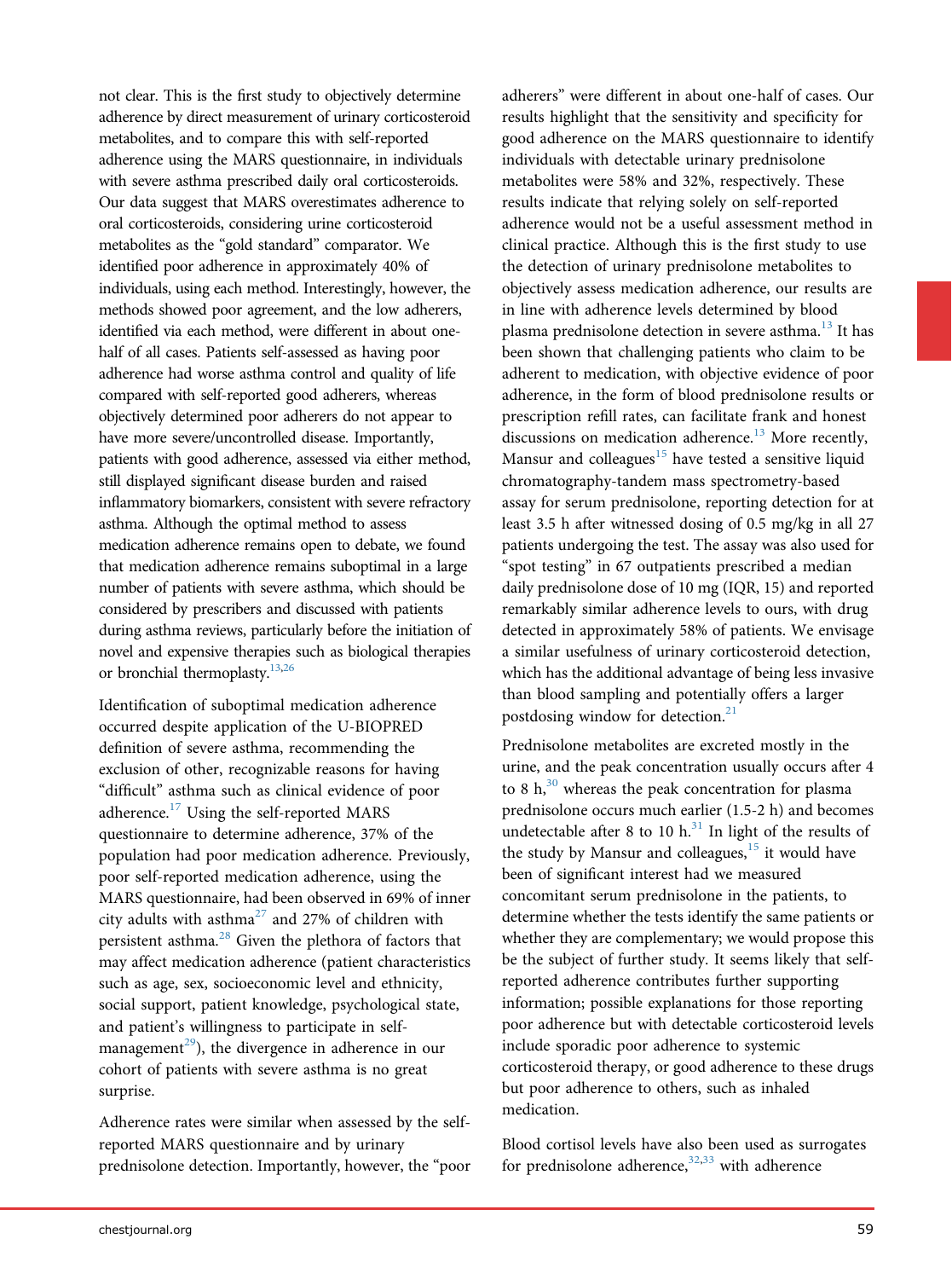considered satisfactory where there is detectable prednisolone and suppressed cortisol. It is more difficult, however, to interpret the situations in which only one of these tests is "positive." A detectable prednisolone level with normal cortisol may reflect intermittent prednisolone use, but there are no published data, to our knowledge, that support this interpretation; indeed, short-term use (up to 1 month) did not suppress 8 A.M. cortisol below 200 nM in approximately 75% of patients prescribed high-dose daily prednisolone (more than 25 mg/d), although no assessment of adherence was made in this study. $34$  In contrast, suppressed cortisol without concomitant prednisolone detection could be found when prednisolone is present but below the LoD (due to dose and/or time since dosing), or when prednisolone is absent but persistent cortisol suppression is due to previous long-term prednisolone (and/or high-dose ICS) use, or primary hypoadrenalism.

Comparing the clinical characteristics between good adherers and poor adherers provides some interesting insights. First, self-reported poor adherers had worse asthma control and quality of life compared with selfreported good adherers. Although it is perhaps unsurprising that poor adherence would be associated with reduced asthma control and quality of life, these differences were observed despite the absence of differences in urinary corticosteroid levels, lung function, or inflammatory biomarkers. Possible explanations could be that patients with poor disease control and quality of life may be more self-analytical, or that they would be more likely to notice (and therefore report) when they had missed a dose of medication.

Somewhat surprisingly, there were no differences in markers of asthma control, quality of life, or severity of disease between those with and without detectable urinary corticosteroids. It may be that patients "selfregulate" their daily dose of corticosteroids to maintain relative disease stability. However, the patients with poor adherence measured in this way still had frequent exacerbations and poor control, and may represent a group in whom targeting of adherence as a "treatable trait" could potentially have an impact on these important outcomes. The relatively high blood eosinophil counts in these patients do suggest that regular corticosteroid therapy might be clinically effective.<sup>[35](#page-11-10)[,36](#page-11-11)</sup> In contrast, the finding of persistently raised median sputum eosinophils even in those with detectable corticosteroid levels suggests that some of these patients may represent a truly corticosteroid-insensitive phenotype, $37$  and we propose that the concomitant measurement of corticosteroids in biofluids should be advocated in studies investigating this phenotype in future.

Many techniques are available to assess adherence to asthma medication; however, there is currently no gold standard. $38$  This study benefits from using two such methods, but each technique has its own limitations. The 10-item MARS questionnaire is a validated tool to assess medication adherence with good test-retest reliability in asthma, $27$  although the concordance of the five-item version used here with alternative objective measures has had mixed results when assessing inhaled corticosteroids in childhood asthma. $^{28}$  $^{28}$  $^{28}$  It is possible that using the 10-item MARS, or indeed other adherence questionnaires such as the eight-item Morisky Medication Adherence Scale,<sup>[39](#page-11-14)</sup> would have given different results, although none are able to overcome the obvious shortcomings inherent in self-reporting. In the current study, we administered the MARS questionnaire to determine adherence to asthma medication in general, rather than to oral corticosteroids specifically. It has been shown that adherence may vary between types of asthma treatment, and therefore a patient's response to the MARS questionnaire may not reflect their oral corticosteroid adherence per se.

Mass spectrometry is highly sensitive for urinary prednisolone and its metabolites, with detection possible up to 24 h after a 10-mg dose, and 72 h after a 40-mg dose. $21$  The median daily dose prescribed in our study was 10 mg, and so it is possible that we recorded false-negative results for some of those taking a lower dose. However, we believe that this is not likely to have been a common issue for two reasons: first, the patients were not asked to omit their oral corticosteroids (OCS) on the day of the study visit, and usual practice is to take it in the morning, with the study visit likely occurring within 8 to 10 h maximum; second, a similar proportion of those prescribed less than 10 mg had undetectable urinary levels (44%) as in those receiving 10 mg or more (41%). The significance of the differential detection of the unchanged drug and it metabolites is not known; the washout profile is specific to each, and it could be speculated that looking at their relative concentrations could give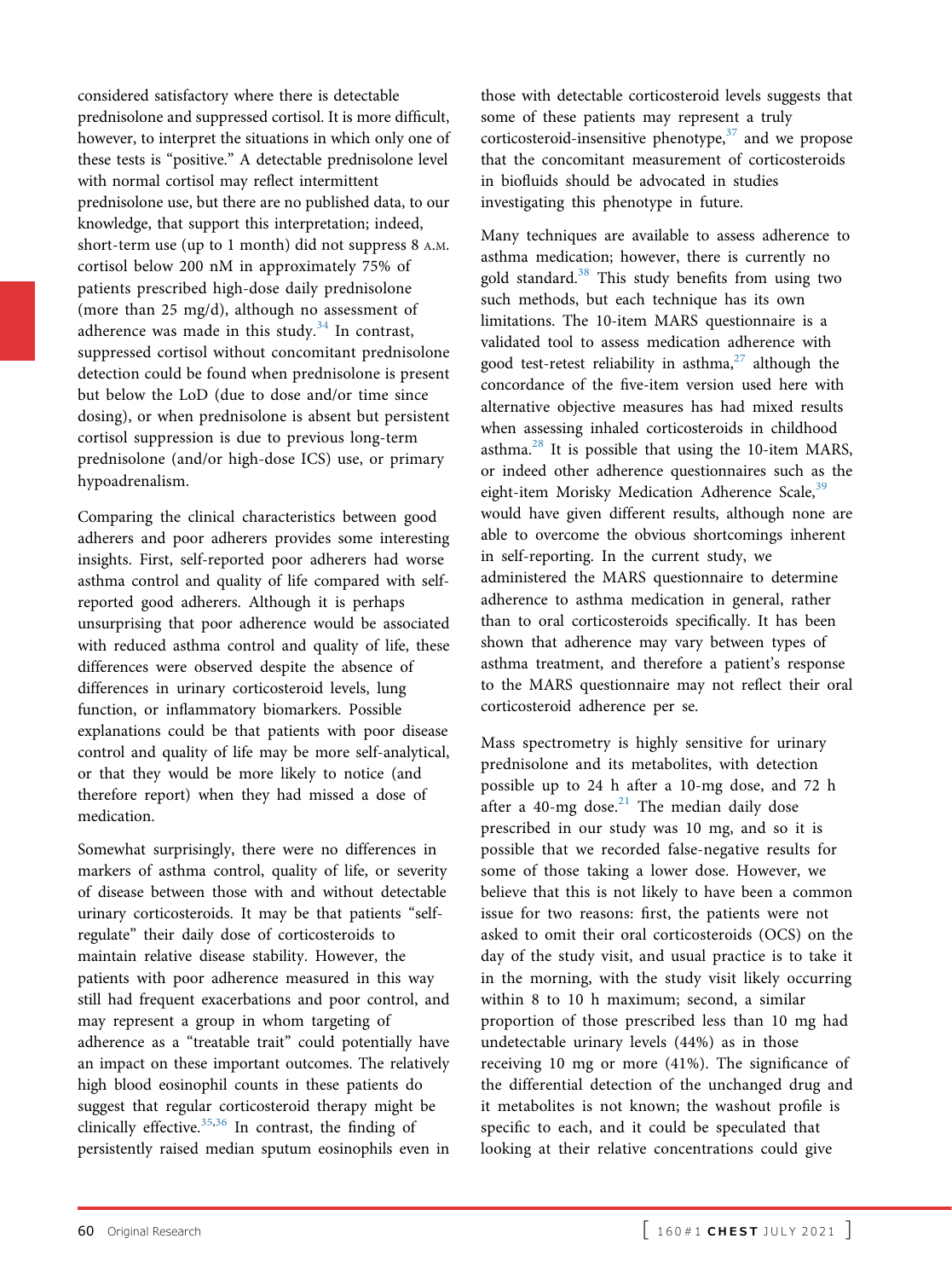more information on elapsed time since dosing. We did not record the specific formulation of oral corticosteroids taken; it is known that enteric coating slows the absorption of prednisolone,<sup>[38](#page-11-13)</sup> and could therefore adversely have affected the sensitivity of the assay in this regard. A patient with occasional or sporadic medication use may therefore be categorized as having good adherence if they took their medication only on the days preceding the urine sample. Objective measures could have been further enhanced by the inclusion of direct measurement of inhaled corticosteroid metabolites in both blood and urine, $14,40$  $14,40$  and the addition of inhaler monitoring using "smart inhalers." Indeed, a direct measure of ICS adherence would have allowed us to better understand any potential confounding effect that this may have had on our results (either through concordant or discordant relative ICS/OCS adherence), and whether the MARS data reflected

behaviors related to inhaled or oral medication, or both.

# Interpretation

The poor concordance that we identified between selfreported and objective adherence methods questions the validity of relying solely on self-reported adherence in clinical practice, although such questionnaires may provide insights into reasons for nonadherence, and therefore be useful in targeting interventions. The patients with asthma we identified with markedly raised inflammatory biomarkers despite good adherence to medication may represent patients with truly refractory disease. We suggest that objective measures of adherence (direct measurement in biofluids for OCS and smart inhaler use for inhaled therapies) should be used in clinical practice, to initiate discussions on medication adherence and to identify "steroid-unresponsive" patients for research and for novel biological treatments.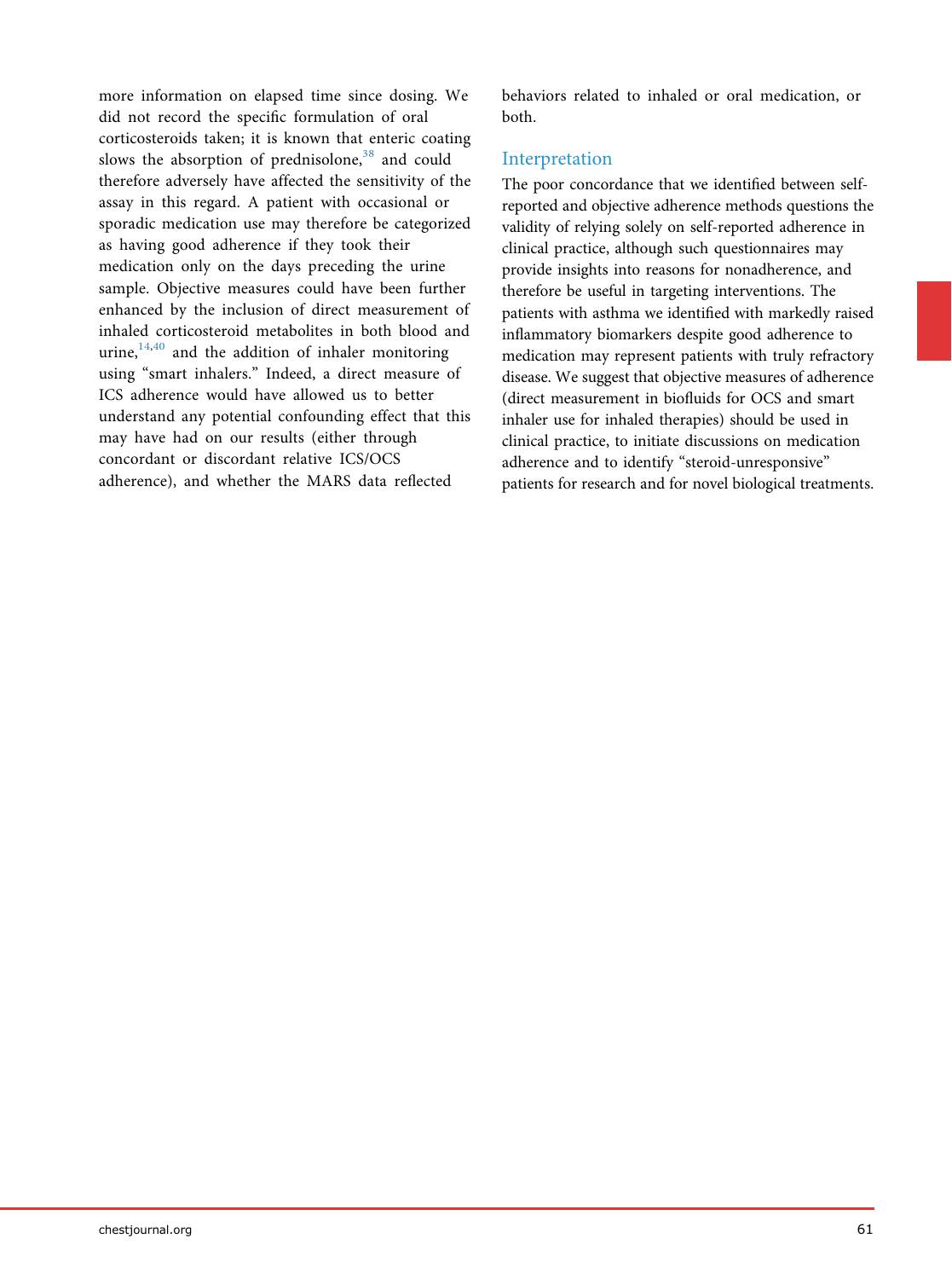# Acknowledgments

Author contributions: F. H. A., A. J. S., and S. J. F. had full access to all of the data in the study and take responsibility for the integrity of the data and the accuracy of the data analysis. All of the authors contributed to the study design, data interpretation, and writing of the manuscript.

Financial/nonfinancial disclosures: The authors have reported to CHEST the following: D. E. S. received speaker and advisory board fees from GlaxoSmithKline (GSK), Novartis, and AstraZeneca (AZ), and travel grants from AZ and Novartis. L. J. F. received a grant from Asthma UK and fees for expert consultation from Boehringer Ingelheim (BI), AZ, GSK, Sanofi, Respiri, and Novartis. G. R. received grants from the University of Southampton. J. R. and S. B. work for and own shares in GSK. M. C. received a grant from the Innovative Medicines Initiative (IMI). P. C. received grants and fees from Almirall, BI, ALK-Abelló, GSK, AZ, Novartis, Teva, and Chiesi. B. D. received fees for advisory board membership from Teva, GSK, and Sanofi and payments for lectures from AZ. I. H. reports personal fees from AZ, GSK, CSL, Chiesi, BI, Berlin-Chemie, Roche, and Merck Sharp & Dohme. F. S. reports personal fees from Vertex and Novartis. I. M. A. received grants from the IMI. R. D. received fees for lectures and consultation from Novartis and Teva, and is a cofounder and current consultant for and has shares in Synairgen. K. F. C. has received honoraria for participating in advisory board meetings of GSK, AZ, Novartis, Merck, BI, and Teva regarding treatments for asthma and COPD and has also been remunerated for speaking engagements. P. J. S. received grants from the IMI. S.-E. D. received grants from AZ and fees from AZ, GSK, Merck, Novartis, Sanofi, and Teva. S. J. F. received grants from BI and fees from AZ, BI, Novartis, Teva, and Chiesi, and is supported by the NIHR Manchester Biomedical Research Centre. None declared (F. H. A., A. J. S., C. G., M. E., J.-O. T., C. W., A. R. S., R. K., A. T. B., J. C., I. P., K. S., P. S. B., N. K., P. M., S. W., I. M. A).

\*U-BIOPRED Study Group Members: I. M. Adcock (National Heart and Lung Institute, Imperial College, London, UK), H. Ahmed (European Institute for Systems Biology and Medicine, CNRS-ENS-UCBL-INSERM, Lyon, France), C. Auffray (European Institute for Systems Biology and Medicine, CNRS-ENS-UCBLINSERM, Lyon, France), P. Bakke (Department of Clinical Science, University of Bergen, Bergen, Norway), A. T. Bansal (Acclarogen Ltd, St. John's Innovation Centre, Cambridge, UK), F. Baribaud (Janssen R&D, USA), S. Bates (Respiratory Therapeutic Unit, GSK, London, UK), E. H. Bel (Academic Medical Centre, University of Amsterdam, Amsterdam, The Netherlands), J. Bigler (previously with Amgen Inc.), H. Bisgaard (COPSAC, Copenhagen Prospective Studies on Asthma in Childhood, Herlev and Gentofte Hospital, University of

Copenhagen, Copenhagen, Denmark), M. J. Boedigheimer (Amgen Inc., Thousand Oaks, CA), K. Bønnelykke (COPSAC, Copenhagen Prospective Studies on Asthma in Childhood, Herlev and Gentofte Hospital, University of Copenhagen, Copenhagen, Denmark), J. Brandsma (University of Southampton, Southampton, UK), P. Brinkman (Academic Medical Centre, University of Amsterdam, Amsterdam, The Netherlands), E. Bucchioni (Chiesi Pharmaceuticals SPA, Parma, Italy), D. Burg (Centre for Proteomic Research, Institute for Life Sciences, University of Southampton, Southampton, UK), A. Bush (National Heart and Lung Institute, Imperial College, London, UK; Royal Brompton and Harefield NHS Trust, UK), M. Caruso (Department of Clinical and Experimental Medicine, University of Catania, Catania, Italy), A. Chaiboonchoe (European Institute for Systems Biology and Medicine, CNRS-ENS-UCBL-INSERM, Lyon, France), P. Chanez (Assistance Publique des Hôpitaux de Marseille - Clinique des Bronches, Allergies et Sommeil, Aix Marseille Université, Marseille, France), F. K. Chung (National Heart and Lung Institute, Imperial College, London, UK), C. H. Compton (Respiratory Therapeutic Unit, GSK, London, UK), J. Corfield (Areteva R&D, Nottingham, UK), A. D'Amico (University of Rome 'Tor Vergata', Rome Italy), B. Dahlèn (Karolinska University Hospital & Centre for Allergy Research, Karolinska Institutet, Stockholm, Sweden), S. E. Dahlén (Centre for Allergy Research, Karolinska Institutet, Stockholm, Sweden), B. De Meulder (European Institute for Systems Biology and Medicine, CNRS-ENS-UCBLINSERM, Lyon, France), R. Djukanovic (NIHR Southampton Respiratory Biomedical Research Unit and Clinical and Experimental Sciences, Southampton, UK), V. J. Erpenbeck (Translational Medicine, Respiratory Profiling, Novartis Institutes for Biomedical Research, Basel, Switzerland), D. Erzen and K. Fichtner (Boehringer Ingelheim Pharma GmbH & Co. KG, Biberach, Germany), N. Fitch (BioSci Consulting, Maasmechelen, Belgium), L. J. Fleming (National Heart and Lung Institute, Imperial College, London, UK; Royal Brompton and Harefield NHS Trust, UK), E. Formaggio (previously of CROMSOURCE, Verona, Italy), S. J. Fowler (Centre for Respiratory Medicine and Allergy, Institute of Inflammation and Repair, University of Manchester and University Hospital of South Manchester, Manchester Academic Health Sciences Centre, Manchester, UK), U. Frey (University Children's Hospital, Basel, Switzerland), M. Gahlemann (Boehringer Ingelheim [Schweiz] GmbH,Basel, Switzerland), T. Geiser (Department of Respiratory Medicine, University Hospital Bern, Switzerland), V. Goss (NIHR Respiratory Biomedical Research Unit, University Hospital Southampton NHS Foundation Trust, Integrative Physiology and Critical Illness Group, Clinical and Experimental Sciences, Sir Henry Wellcome Laboratories, Faculty of Medicine, University of Southampton, Southampton, UK), Y. Guo (Data Science Institute, Imperial College,

London, UK), S. Hashimoto (Academic Medical Centre, University of Amsterdam, Amsterdam, The Netherlands), J. Haughney (International Primary Care Respiratory Group, Aberdeen, Scotland), G. Hedlin (Department of Women's and Children's Health & Centre for Allergy Research, Karolinska Institutet, Stockholm, Sweden), P. W. Hekking (Academic Medical Centre, University of Amsterdam, Amsterdam, The Netherlands), T. Higenbottam (Allergy Therapeutics, West Sussex, UK), J. M. Hohlfeld (Fraunhofer Institute for Toxicology and Experimental Medicine, Hannover, Germany), C. Holweg (Respiratory and Allergy Diseases, Genentech, San Francisco, CA), I. Horváth (Semmelweis University, Budapest, Hungary), P. Howarth (NIHR Southampton Respiratory Biomedical Research Unit, Clinical and Experimental Sciences and Human Development and Health, Southampton, UK), A. J. James (Centre for Allergy Research, Karolinska Institutet, Stockholm, Sweden), R. G. Knowles (Knowles Consulting Ltd, Stevenage. UK), A. J. Knox (Respiratory Research Unit, University of Nottingham, Nottingham, UK), N. Krug (Fraunhofer Institute for Toxicology and Experimental Medicine, Hannover, Germany), D. Lefaudeux (European Institute for Systems Biology and Medicine, CNRS-ENS-UCBL-INSERM, Lyon, France), M. J. Loza (Janssen R&D, USA), R. Lutter (Academic Medical Centre, University of Amsterdam, Amsterdam, The Netherlands), A. Manta (Roche Diagnostics GmbH, Mannheim, Germany), S. Masefield (European Lung Foundation, Sheffield, UK), J. G. Matthews (Respiratory and Allergy Diseases, Genentech, San Francisco, CA), A. Mazein (European Institute for Systems Biology and Medicine, CNRS-ENS-UCBLINSERM, Lyon, France), A. Meiser (Data Science Institute, Imperial College, London, UK), R. J. M. Middelveld (Centre for Allergy Research, Karolinska Institutet, Stockholm, Sweden), M. Miralpeix (Almirall, Barcelona, Spain), P. Montuschi (Università Cattolica del Sacro Cuore, Milan, Italy), N. Mores (Università Cattolica del Sacro Cuore, Milan, Italy), C. S. Murray (Division of Infection, Immunity and Respiratory Medicine, School of Biological Sciences, University of Manchester, University NHS Foundation Trust, and Manchester Academic Health Science Centre, Manchester, UK), J. Musial (Department of Medicine, Jagiellonian University Medical College, Krakow, Poland), D. Myles (Respiratory Therapeutic Unit, GSK, London, UK), L. Pahus (Assistance Publique des Hôpitaux de Marseille, Clinique des Bronches, Allergies et Sommeil, Espace Éthique Méditerranéen, Aix-Marseille Université, Marseille, France), I. Pandis (Data Science Institute, Imperial College, London, UK), S. Pavlidis (National Heart and Lung Institute, Imperial College, London, UK), A. Postle (University of Southampton, UK), P. Powel (European Lung Foundation, Sheffield, UK), G. Praticò (CROMSOURCE, Verona, Italy), M. Puig Valls (CROMSOURCE, Barcelona, Spain), N.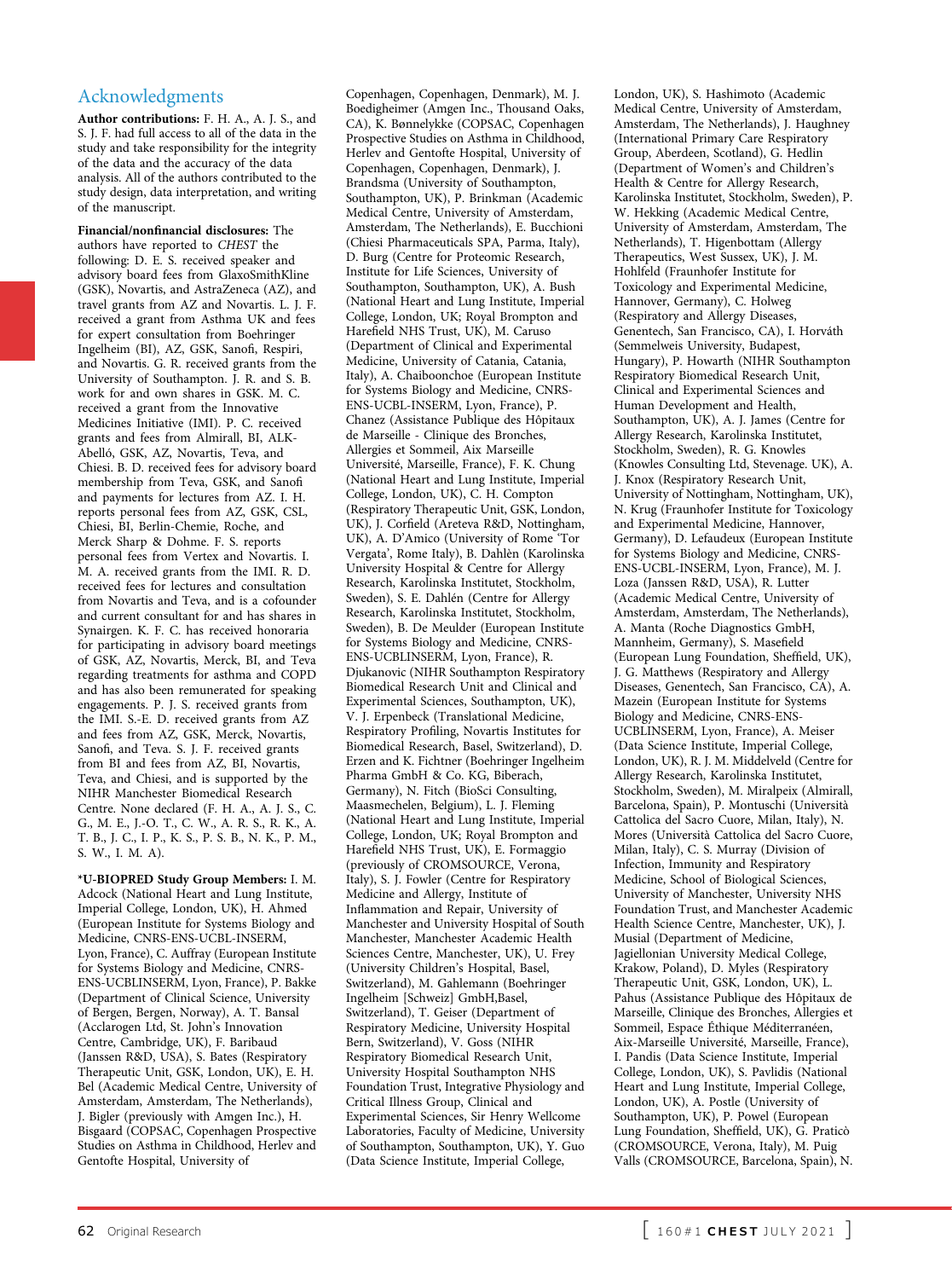Rao (Janssen R&D, LLC, Spring House, PA), J. Riley (Respiratory Therapeutic Unit, GSK, London, UK), A. Roberts (Asthma UK, London, UK), G. Roberts (NIHR Southampton Respiratory Biomedical Research Unit, Clinical and Experimental Sciences and Human Development and Health, Southampton, UK), A. Rowe (Janssen R&D, UK), T. Sandström (Department of Public Health and Clinical Medicine, Umeå University, Umeå, Sweden), J. P. R. Schofield (Centre for Proteomic Research, Institute for Life Sciences, University of Southampton, Southampton, UK), W. Seibold (Boehringer Ingelheim Pharma GmbH, Biberach, Germany), A. Selby (NIHR Southampton Respiratory Biomedical Research Unit, Clinical and Experimental Sciences and Human Development and Health, Southampton, UK), D. E. Shaw (Respiratory Research Unit, University of Nottingham, UK), R. Sigmund (Boehringer Ingelheim Pharma GmbH & Co. KG; Biberach, Germany), F. Singer (Pediatric Respiratory Medicine, Department of Pediatrics, Inselspital, Bern University Hospital, University of Bern, Bern, Switzerland), P. J. Skipp (Centre for Proteomic Research, Institute for Life Sciences, University of Southampton, Southampton, UK), A. R. Sousa (Respiratory Therapeutic Unit, GSK, London, UK), P. J. Sterk (Academic Medical Centre, University of Amsterdam, Amsterdam, The Netherlands), K. Sun (Data Science Institute, Imperial College, London, UK), B. Thornton (MSD, USA), W. M. van Aalderen (Academic Medical Centre, University of Amsterdam, Amsterdam, The Netherlands), M. van Geest (AstraZeneca, Mölndal, Sweden), J. Vestbo (Centre for Respiratory Medicine and Allergy, Institute of Inflammation and Repair, University of Manchester and University Hospital of South Manchester, Manchester Academic Health Sciences Centre, Manchester, UK), N. H. Vissing (COPSAC, Copenhagen Prospective Studies on Asthma in Childhood, Herlev and Gentofte Hospital, University of Copenhagen, Copenhagen, Denmark), A. H. Wagener (Academic Medical Center Amsterdam, Amsterdam, The Netherlands), S. S. Wagers (BioSci Consulting, Maasmechelen, Belgium), Z. Weiszhart (Semmelweis University, Budapest, Hungary), C. E. Wheelock (Centre for Allergy Research, Karolinska Institutet, Stockholm, Sweden), S. J. Wilson (Histochemistry Research Unit, Faculty of Medicine, University of Southampton, Southampton, UK).

Role of sponsors: The sponsor had no role in the design of the study, the collection and analysis of the data, or the preparation of the manuscript.

Additional information: This paper is presented on behalf of the U-BIOPRED Study Group with input from the U-BIOPRED Patient Input Platform, Ethics Board and Safety Management Board. For a full list of members of the U-BIOPRED Study Group, please refer to the U-BIOPRED project website: [http://www.europeanlung.](http://www.europeanlung.org/en/projects-and-research/projects/u-biopred/home)

[org/en/projects-and-research/projects/u](http://www.europeanlung.org/en/projects-and-research/projects/u-biopred/home)[biopred/home](http://www.europeanlung.org/en/projects-and-research/projects/u-biopred/home).

## References

- <span id="page-10-0"></span>1. British Thoracic Society/Scottish Intercollegiate Guidelines Network. BTS/ SIGN British guideline on the management of asthma, 2019. [https://](https://www.brit-thoracic.org.uk/quality-improvement/guidelines/asthma/) [www.brit-thoracic.org.uk/quality](https://www.brit-thoracic.org.uk/quality-improvement/guidelines/asthma/)[improvement/guidelines/asthma/.](https://www.brit-thoracic.org.uk/quality-improvement/guidelines/asthma/) Accessed February 25, 2021.
- <span id="page-10-1"></span>2. [Chung KF, Wenzel SE, Brozek JL, et al.](http://refhub.elsevier.com/S0012-3692(21)00288-9/sref2) [International ERS/ATS guidelines on](http://refhub.elsevier.com/S0012-3692(21)00288-9/sref2) defi[nition, evaluation and treatment of](http://refhub.elsevier.com/S0012-3692(21)00288-9/sref2) [severe asthma.](http://refhub.elsevier.com/S0012-3692(21)00288-9/sref2) Eur Respir J. 2014;43(2): [343-373.](http://refhub.elsevier.com/S0012-3692(21)00288-9/sref2)
- <span id="page-10-2"></span>3. [Moore WC, Bleecker ER, Curran-](http://refhub.elsevier.com/S0012-3692(21)00288-9/sref3)[Everett D, et al. Characterization of the](http://refhub.elsevier.com/S0012-3692(21)00288-9/sref3) [severe asthma phenotype by the National](http://refhub.elsevier.com/S0012-3692(21)00288-9/sref3) [Heart, Lung, and Blood Institute](http://refhub.elsevier.com/S0012-3692(21)00288-9/sref3)'s Severe [Asthma Research Program.](http://refhub.elsevier.com/S0012-3692(21)00288-9/sref3) J Allergy Clin Immunol[. 2007;119\(2\):405-413.](http://refhub.elsevier.com/S0012-3692(21)00288-9/sref3)
- <span id="page-10-3"></span>4. Global Initiative for Asthma. Global Strategy for Asthma Management and Prevention. Updated 2019. [https://](https://ginasthma.org/wp-content/uploads/2019/06/GINA-2019-main-report-June-2019-wms.pdf) [ginasthma.org/wp-content/uploads/2019/](https://ginasthma.org/wp-content/uploads/2019/06/GINA-2019-main-report-June-2019-wms.pdf) [06/GINA-2019-main-report-June-2019](https://ginasthma.org/wp-content/uploads/2019/06/GINA-2019-main-report-June-2019-wms.pdf) [wms.pdf](https://ginasthma.org/wp-content/uploads/2019/06/GINA-2019-main-report-June-2019-wms.pdf). Accessed February 26, 2021.
- <span id="page-10-4"></span>5. [Krishnan JA, Riekert KA, McCoy JV, et al.](http://refhub.elsevier.com/S0012-3692(21)00288-9/sref5) [Corticosteroid use after hospital discharge](http://refhub.elsevier.com/S0012-3692(21)00288-9/sref5) [among high-risk adults with asthma.](http://refhub.elsevier.com/S0012-3692(21)00288-9/sref5) Am J [Respir Crit Care Med](http://refhub.elsevier.com/S0012-3692(21)00288-9/sref5). 2004;170(12):1281- [1285.](http://refhub.elsevier.com/S0012-3692(21)00288-9/sref5)
- 6. [Kandane-Rathnayake RK, Matheson MC,](http://refhub.elsevier.com/S0012-3692(21)00288-9/sref6) [Simpson JA, et al. Adherence to asthma](http://refhub.elsevier.com/S0012-3692(21)00288-9/sref6) [management guidelines by middle-aged](http://refhub.elsevier.com/S0012-3692(21)00288-9/sref6) [adults with current asthma.](http://refhub.elsevier.com/S0012-3692(21)00288-9/sref6) Thorax. [2009;64\(12\):1025-1031.](http://refhub.elsevier.com/S0012-3692(21)00288-9/sref6)
- 7. O'[Neill C, Gamble J, Lindsay JT,](http://refhub.elsevier.com/S0012-3692(21)00288-9/sref7) [Heaney LG. The impact of nonadherence](http://refhub.elsevier.com/S0012-3692(21)00288-9/sref7) [to inhaled long-acting](http://refhub.elsevier.com/S0012-3692(21)00288-9/sref7)  $\beta_2$ [-adrenoceptor](http://refhub.elsevier.com/S0012-3692(21)00288-9/sref7) [agonist/corticosteroid combination](http://refhub.elsevier.com/S0012-3692(21)00288-9/sref7) [therapy on healthcare costs in dif](http://refhub.elsevier.com/S0012-3692(21)00288-9/sref7)ficult-tocontrol asthma. [Pharmaceut Med](http://refhub.elsevier.com/S0012-3692(21)00288-9/sref7). [2011;25:379-385.](http://refhub.elsevier.com/S0012-3692(21)00288-9/sref7)
- <span id="page-10-5"></span>8. World Health Organization. Adherence to Long-Term Therapies: Evidence for Action. 2003. [https://www.who.int/chp/](https://www.who.int/chp/knowledge/publications/adherence_full_report.pdf) [knowledge/publications/adherence\\_full\\_](https://www.who.int/chp/knowledge/publications/adherence_full_report.pdf) [report.pdf](https://www.who.int/chp/knowledge/publications/adherence_full_report.pdf). Accessed February 26, 2021.
- <span id="page-10-6"></span>9. [Vollmer WM, Xu M, Feldstein A,](http://refhub.elsevier.com/S0012-3692(21)00288-9/sref9) [Smith D, Waterbury A, Rand C.](http://refhub.elsevier.com/S0012-3692(21)00288-9/sref9) [Comparison of pharmacy-based measures](http://refhub.elsevier.com/S0012-3692(21)00288-9/sref9) [of medication adherence.](http://refhub.elsevier.com/S0012-3692(21)00288-9/sref9) BMC Health Serv Res[. 2012;12:155.](http://refhub.elsevier.com/S0012-3692(21)00288-9/sref9)
- <span id="page-10-7"></span>10. [Horne R, Weinman J. Self-regulation and](http://refhub.elsevier.com/S0012-3692(21)00288-9/sref10) [self-management in asthma: exploring the](http://refhub.elsevier.com/S0012-3692(21)00288-9/sref10) [role of illness perceptions and treatment](http://refhub.elsevier.com/S0012-3692(21)00288-9/sref10) [beliefs in explaining non-adherence to](http://refhub.elsevier.com/S0012-3692(21)00288-9/sref10) [preventer medication.](http://refhub.elsevier.com/S0012-3692(21)00288-9/sref10) Psychol Health. [2002;17\(1\):17-32.](http://refhub.elsevier.com/S0012-3692(21)00288-9/sref10)
- <span id="page-10-8"></span>11. [Morton RW, Elphick HE, Rigby AS, et al.](http://refhub.elsevier.com/S0012-3692(21)00288-9/sref11) [STAAR: a randomised controlled trial of](http://refhub.elsevier.com/S0012-3692(21)00288-9/sref11) [electronic adherence monitoring with](http://refhub.elsevier.com/S0012-3692(21)00288-9/sref11) [reminder alarms and feedback to improve](http://refhub.elsevier.com/S0012-3692(21)00288-9/sref11) [clinical outcomes for children with](http://refhub.elsevier.com/S0012-3692(21)00288-9/sref11) asthma. Thorax[. 2017;72\(4\):347-354](http://refhub.elsevier.com/S0012-3692(21)00288-9/sref11).
- <span id="page-10-9"></span>12. [McNicholl DM, Stevenson M,](http://refhub.elsevier.com/S0012-3692(21)00288-9/sref12) [McGarvey LP, Heaney LG. The utility of](http://refhub.elsevier.com/S0012-3692(21)00288-9/sref12) [fractional exhaled nitric oxide suppression](http://refhub.elsevier.com/S0012-3692(21)00288-9/sref12) in the identifi[cation of nonadherence in](http://refhub.elsevier.com/S0012-3692(21)00288-9/sref12)

difficult asthma. [Am J Respir Crit Care](http://refhub.elsevier.com/S0012-3692(21)00288-9/sref12) Med[. 2012;186\(11\):1102-1108](http://refhub.elsevier.com/S0012-3692(21)00288-9/sref12).

- <span id="page-10-10"></span>13. [Gamble J, Stevenson M, McClean E,](http://refhub.elsevier.com/S0012-3692(21)00288-9/sref13) [Heaney LG. The prevalence of](http://refhub.elsevier.com/S0012-3692(21)00288-9/sref13) [nonadherence in dif](http://refhub.elsevier.com/S0012-3692(21)00288-9/sref13)ficult asthma. Am J [Respir Crit Care Med](http://refhub.elsevier.com/S0012-3692(21)00288-9/sref13). 2009;180(9):817- [822](http://refhub.elsevier.com/S0012-3692(21)00288-9/sref13).
- <span id="page-10-11"></span>14. [George KE, Ryan DM, Keevil B, Niven R,](http://refhub.elsevier.com/S0012-3692(21)00288-9/sref14) [Fowler SJ. A pilot study to investigate the](http://refhub.elsevier.com/S0012-3692(21)00288-9/sref14) [use of serum inhaled corticosteroid](http://refhub.elsevier.com/S0012-3692(21)00288-9/sref14) [concentration as a potential marker of](http://refhub.elsevier.com/S0012-3692(21)00288-9/sref14) [treatment adherence in severe asthma.](http://refhub.elsevier.com/S0012-3692(21)00288-9/sref14) [J Allergy Clin Immunol](http://refhub.elsevier.com/S0012-3692(21)00288-9/sref14). 2017;139(3):1037- [1039.e1.](http://refhub.elsevier.com/S0012-3692(21)00288-9/sref14)
- <span id="page-10-12"></span>15. [Mansur AH, Hassan M, Duffy J,](http://refhub.elsevier.com/S0012-3692(21)00288-9/sref15) [Webster C. Development and clinical](http://refhub.elsevier.com/S0012-3692(21)00288-9/sref15) [application of a prednisolone/cortisol](http://refhub.elsevier.com/S0012-3692(21)00288-9/sref15) [assay to determine adherence to](http://refhub.elsevier.com/S0012-3692(21)00288-9/sref15) [maintenance oral prednisolone in severe](http://refhub.elsevier.com/S0012-3692(21)00288-9/sref15) asthma. Chest[. 2020;158\(3\):901-912.](http://refhub.elsevier.com/S0012-3692(21)00288-9/sref15)
- <span id="page-10-13"></span>16. [Shaw DE, Sousa AR, Fowler SJ, et al; U-](http://refhub.elsevier.com/S0012-3692(21)00288-9/sref16)[BIOPRED Study Group. Clinical and](http://refhub.elsevier.com/S0012-3692(21)00288-9/sref16) infl[ammatory characteristics of the](http://refhub.elsevier.com/S0012-3692(21)00288-9/sref16) [European U-BIOPRED adult severe](http://refhub.elsevier.com/S0012-3692(21)00288-9/sref16) [asthma cohort.](http://refhub.elsevier.com/S0012-3692(21)00288-9/sref16) Eur Respir J. 2015;46(5): [1308-1321](http://refhub.elsevier.com/S0012-3692(21)00288-9/sref16).
- <span id="page-10-14"></span>17. [Bel EH, Sousa A, Fleming L, et al.](http://refhub.elsevier.com/S0012-3692(21)00288-9/sref17) [Unbiased Biomarkers for the Prediction of](http://refhub.elsevier.com/S0012-3692(21)00288-9/sref17) [Respiratory Disease Outcomes \(U-](http://refhub.elsevier.com/S0012-3692(21)00288-9/sref17)[BIOPRED\) Consortium, Consensus](http://refhub.elsevier.com/S0012-3692(21)00288-9/sref17) [Generation. Diagnosis and de](http://refhub.elsevier.com/S0012-3692(21)00288-9/sref17)finition of [severe refractory asthma: an international](http://refhub.elsevier.com/S0012-3692(21)00288-9/sref17) [consensus statement from the Innovative](http://refhub.elsevier.com/S0012-3692(21)00288-9/sref17) [Medicine Initiative \(IMI\).](http://refhub.elsevier.com/S0012-3692(21)00288-9/sref17) Thorax. [2011;66\(10\):910-917](http://refhub.elsevier.com/S0012-3692(21)00288-9/sref17).
- <span id="page-10-15"></span>18. [Pavord I, Pizzichini M, Pizzichini E,](http://refhub.elsevier.com/S0012-3692(21)00288-9/sref18) [Hargreave F. The use of induced sputum](http://refhub.elsevier.com/S0012-3692(21)00288-9/sref18) [to investigate airway in](http://refhub.elsevier.com/S0012-3692(21)00288-9/sref18)flammation. Thorax[. 1997;52\(6\):498-501](http://refhub.elsevier.com/S0012-3692(21)00288-9/sref18).
- <span id="page-10-16"></span>19. [Koster ES, Philbert D, Winters NA,](http://refhub.elsevier.com/S0012-3692(21)00288-9/sref19) [Bouvy ML. Adolescents](http://refhub.elsevier.com/S0012-3692(21)00288-9/sref19)' inhaled [corticosteroid adherence: the importance](http://refhub.elsevier.com/S0012-3692(21)00288-9/sref19) [of treatment perceptions and medication](http://refhub.elsevier.com/S0012-3692(21)00288-9/sref19) knowledge. J Asthma[. 2015;52\(4\):431-436](http://refhub.elsevier.com/S0012-3692(21)00288-9/sref19).
- <span id="page-10-17"></span>20. [Mullen JE, Thörngren JO, Schulze JJ, et al.](http://refhub.elsevier.com/S0012-3692(21)00288-9/sref20) [Urinary steroid pro](http://refhub.elsevier.com/S0012-3692(21)00288-9/sref20)file in females: the [impact of menstrual cycle and emergency](http://refhub.elsevier.com/S0012-3692(21)00288-9/sref20) contraceptives. [Drug Test Anal](http://refhub.elsevier.com/S0012-3692(21)00288-9/sref20). 2017;9(7): [1034-1042](http://refhub.elsevier.com/S0012-3692(21)00288-9/sref20).
- <span id="page-10-18"></span>21. [Ahi S, Beotra A, Dubey S, Upadhyay A,](http://refhub.elsevier.com/S0012-3692(21)00288-9/sref21) [Jain S. Simultaneous identi](http://refhub.elsevier.com/S0012-3692(21)00288-9/sref21)fication of [prednisolone and its ten metabolites in](http://refhub.elsevier.com/S0012-3692(21)00288-9/sref21) [human urine by high performance liquid](http://refhub.elsevier.com/S0012-3692(21)00288-9/sref21) [chromatography-tandem mass](http://refhub.elsevier.com/S0012-3692(21)00288-9/sref21) spectrometry. [Drug Test Anal](http://refhub.elsevier.com/S0012-3692(21)00288-9/sref21). 2012;4(6): [460-467](http://refhub.elsevier.com/S0012-3692(21)00288-9/sref21).
- <span id="page-10-19"></span>22. [Athey BD, Braxenthaler M, Haas M,](http://refhub.elsevier.com/S0012-3692(21)00288-9/sref22) [Guo Y. tranSMART: an open source and](http://refhub.elsevier.com/S0012-3692(21)00288-9/sref22) [community-driven informatics and data](http://refhub.elsevier.com/S0012-3692(21)00288-9/sref22) [sharing platform for clinical and](http://refhub.elsevier.com/S0012-3692(21)00288-9/sref22) [translational research.](http://refhub.elsevier.com/S0012-3692(21)00288-9/sref22) AMIA Jt Summits [Transl Sci Proc](http://refhub.elsevier.com/S0012-3692(21)00288-9/sref22). 2013;2013:6-8.
- <span id="page-10-20"></span>23. [Miller TP, Greenberger PA,](http://refhub.elsevier.com/S0012-3692(21)00288-9/sref23) [Patterson R. The diagnosis of](http://refhub.elsevier.com/S0012-3692(21)00288-9/sref23) [potentially fatal asthma in hospitalized](http://refhub.elsevier.com/S0012-3692(21)00288-9/sref23) [adults: patient characteristics and](http://refhub.elsevier.com/S0012-3692(21)00288-9/sref23) [increased severity of asthma.](http://refhub.elsevier.com/S0012-3692(21)00288-9/sref23) Chest. [1992;102\(2\):515-518.](http://refhub.elsevier.com/S0012-3692(21)00288-9/sref23)
- <span id="page-10-21"></span>24. Royal College of Physicians, Levy M, Andrews R, Buckingham R, et al. Why asthma still kills: the National Review of Asthma Deaths (NRAD) confidential